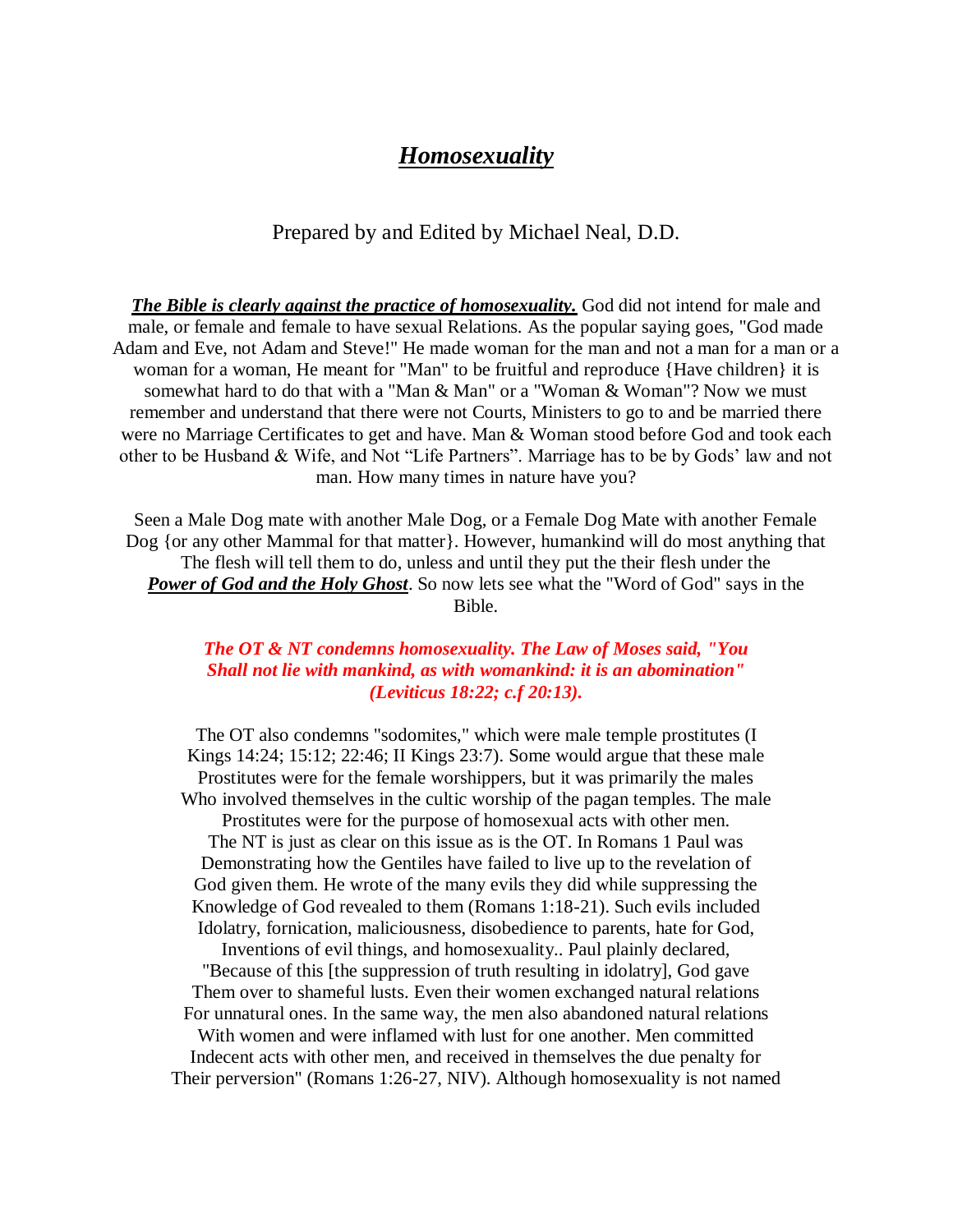As such here, the act of homosexuality is clearly described, and went on to say that not only the ones that do such act, but also those who have pleasure in those that do them. It was in Judgment that God allowed men and women to have sexual relations with the same sex, but they did receive in themselves their due punishment for such indecent acts.

While listing those who would not inherit the kingdom of God, Paul noted That homosexual will not be saved: "Do you not know that the wicked will Not inherit the kingdom of God? Do not be deceived: Neither the sexually Immoral nor idolaters nor adulterers nor male prostitutes nor homosexual Offenders nor thieves nor the greedy nor drunkards nor slanderers nor Swindlers will inherit the kingdom of God" (I Corinthians 6:9-10, NIV). To Further, demonstrate that these things are not to be named among Christians Paul continued to say, "And that is what some of you were. However, you were Washed, you were sanctified, you were justified in the name of the Lord Jesus Christ and by the Spirit of our God" (v. 11).

The Biblical evidence is conclusive that homosexual relations are ungodly, However, the case against homosexuality is not limited to the Biblical witness. There are also sound reasons to object homosexuality as an acceptable Behavior. Homosexuality is unnatural. Speaking as plainly as I can, all People have "openings" in their body. Some openings are Designed to take things into them, and some openings are designed to rid things From the body. We should not confuse the obvious purpose of these openings. Nature argues against homosexuality as an "alternative" lifestyle.

We must understand as well that NO! Homosexual act can be performed even between Man  $\&$ Woman. That is no usage of these Openings other than what they were meant to be.

Most people who argue for homosexuality will tend to believe in evolution Also. You could point out to these individuals that even evolution argues Against their practices. Evolution teaches the survival of the fittest. Since homosexuals cannot reproduce offspring, they cannot continue in the Fight for survival, and thus are an inferior "species." I'm sure that no Homosexual would like to think of himself / herself in this manner, but their Own philosophies would lead them to that conclusion. There is no denying it That their lifestyle contradicts the natural order of things.

Some now say that Jesus Loves all people no mater what there lifestyle is, Jesus does love but he does not love sin. If we look at what he says in Matthew 5:17-19 we see that he came into the world and did not do away with any part of the Law that was spoken of in the Old Testament. Therefore, we do still have to take heed of it. Even in the last book of the Bible Revelations 22:18, John spoke the words of God which states "Do NOT add to or take away" from his word.